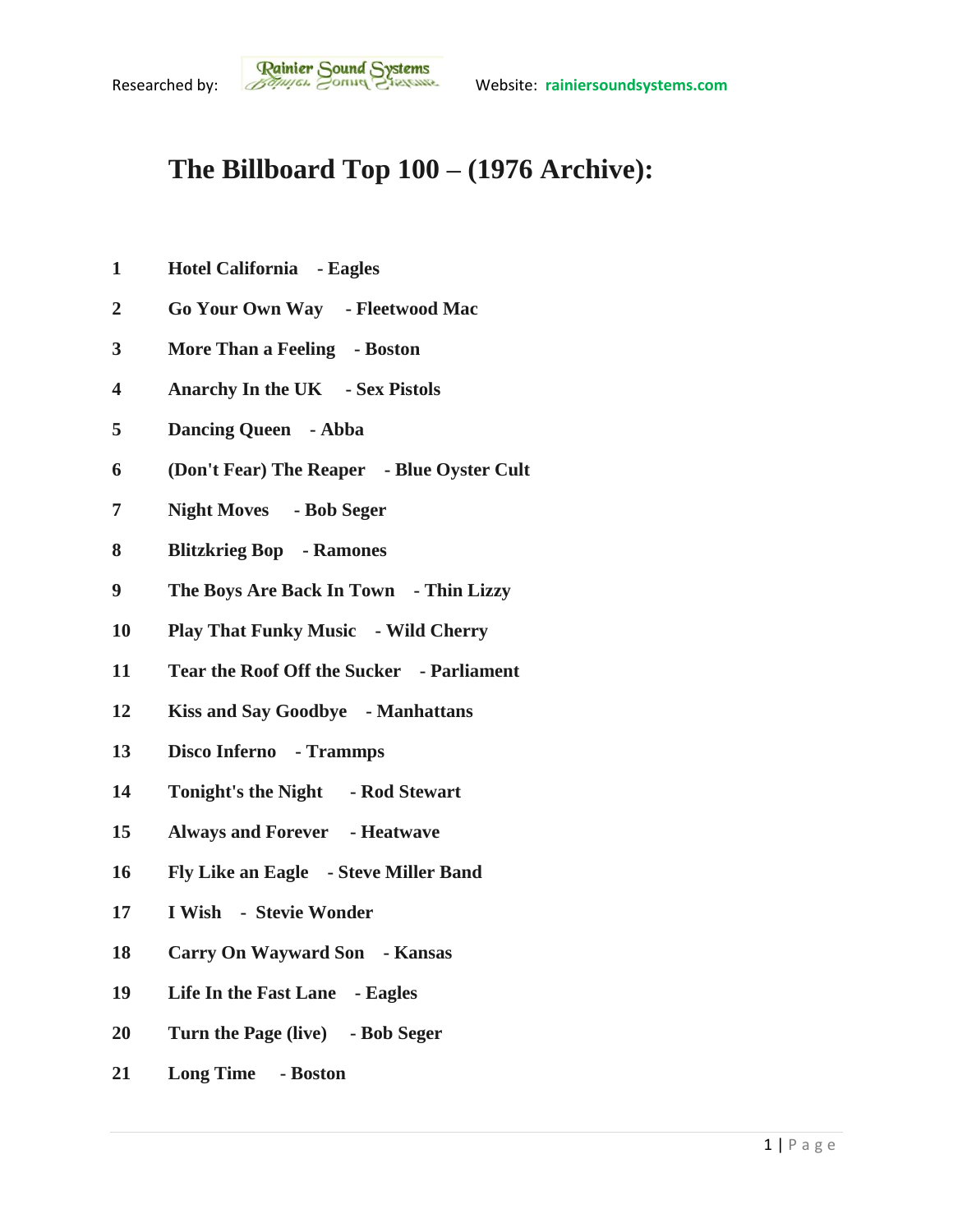- **If You Leave Me Now - Chicago**
- **Lowdown - Boz Scaggs**
- **Crazy On You - Heart**
- **Don't Go Breaking My Heart - Elton John & Kiki Dee**
- **Car Wash - Rose Royce**
- **Heaven Must Be Missing an Angel - Tavares**
- **Show Me the Way (live) - Peter Frampton**
- **Breakdown - Tom Petty & the Heartbreakers**
- **Sir Duke - Stevie Wonder**
- **Blinded By the Light - Manfred Mann's Earth Band**
- **I Wanna Get Next To You - Rose Royce**
- **Dazz - Brick**
- **Silly Love Songs - Wings**
- **Don't Leave Me This Way - Thelma Houston**
- **Rock'n Me - Steve Miller Band**
- **Knowing Me, Knowing You - Abba**
- **Love Hangover - Diana Ross**
- **Do You Feel Like We Do (live) - Peter Frampton**
- **Boogie Nights - Heatwave**
- **Magic Man - Heart**
- **Still the One - Orleans**
- **Misty Blue - Dorothy Moore**
- **Somebody To Love - Queen**
- **Take the Money and Run - Steve Miller Band**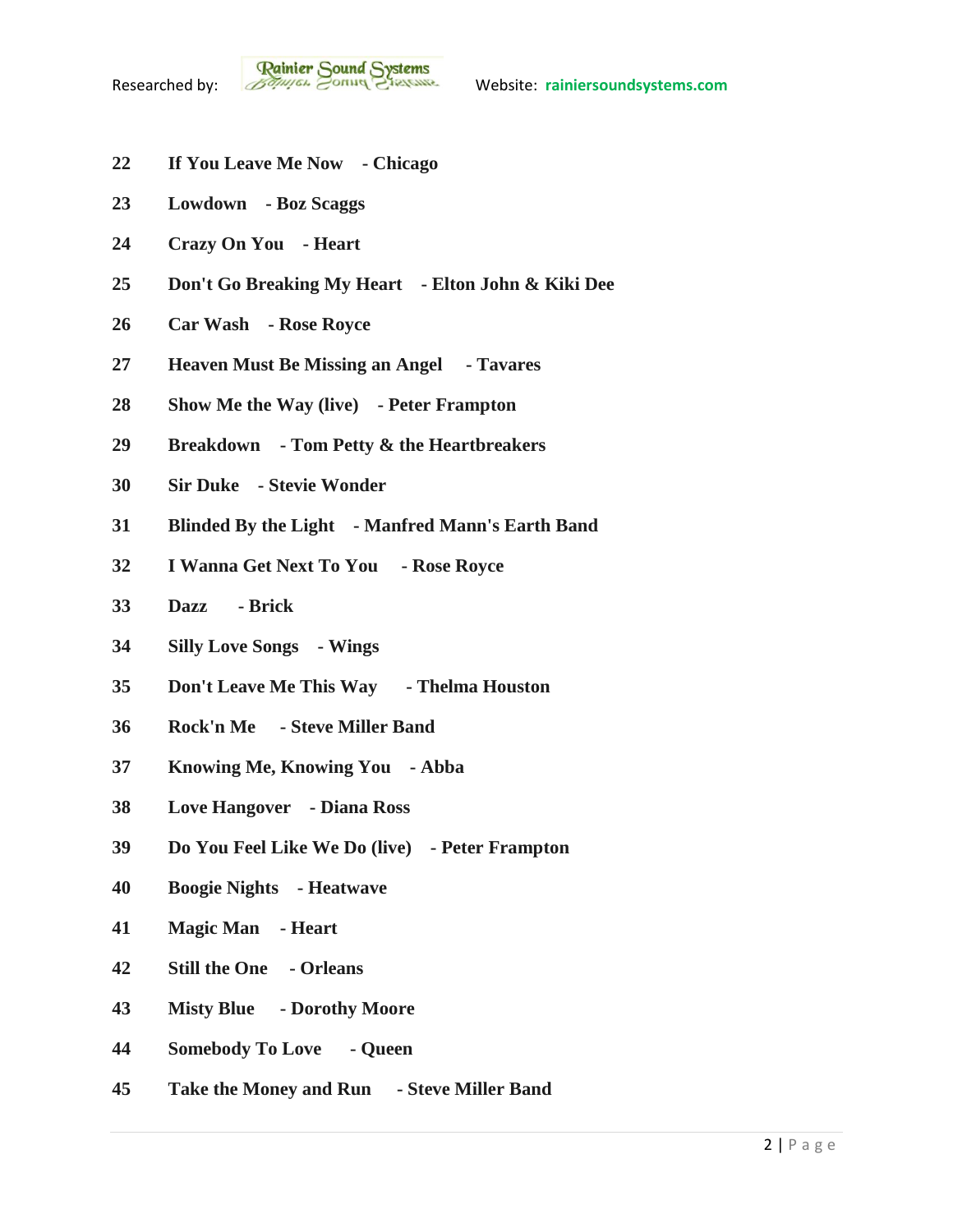- **American Girl - Tom Petty & the Heartbreakers**
- **Peace Of Mind - Boston**
- **New Kid In Town - Eagles**
- **I'll Be Good To You - Brothers Johnson**
- **Baby I Love Your Way (live) - Peter Frampton**
- **Rich Girl - Daryl Hall & John Oates**
- **Isn't She Lovely - Stevie Wonder**
- **You Should Be Dancing - Bee Gees**
- **Year Of the Cat - Al Stewart**
- **Fernando - Abba**
- **Livin' Thing - Electric Light Orchestra**
- **Turn the Beat Around - Vicki Sue Robinson**
- **Music - John Miles**
- **Disco Lady - Johnnie Taylor**
- **Lido Shuffle - Boz Scaggs**
- **Shake Your Booty - KC & the Sunshine Band**
- **Love Ballad - L.T.D.**
- **Mainstreet - Bob Seger**
- **Dirty Deeds Done Dirt Cheap - AC/DC**
- **I'd Really Love To See You Tonight - England Dan & John Ford Coley**
- **The Rubberband Man - Spinners**
- **More, More, More - Andrea True Connection**
- **The Wreck Of the Edmund Fitzgerald - Gordon Lightfoot**
- **This Masquerade - George Benson**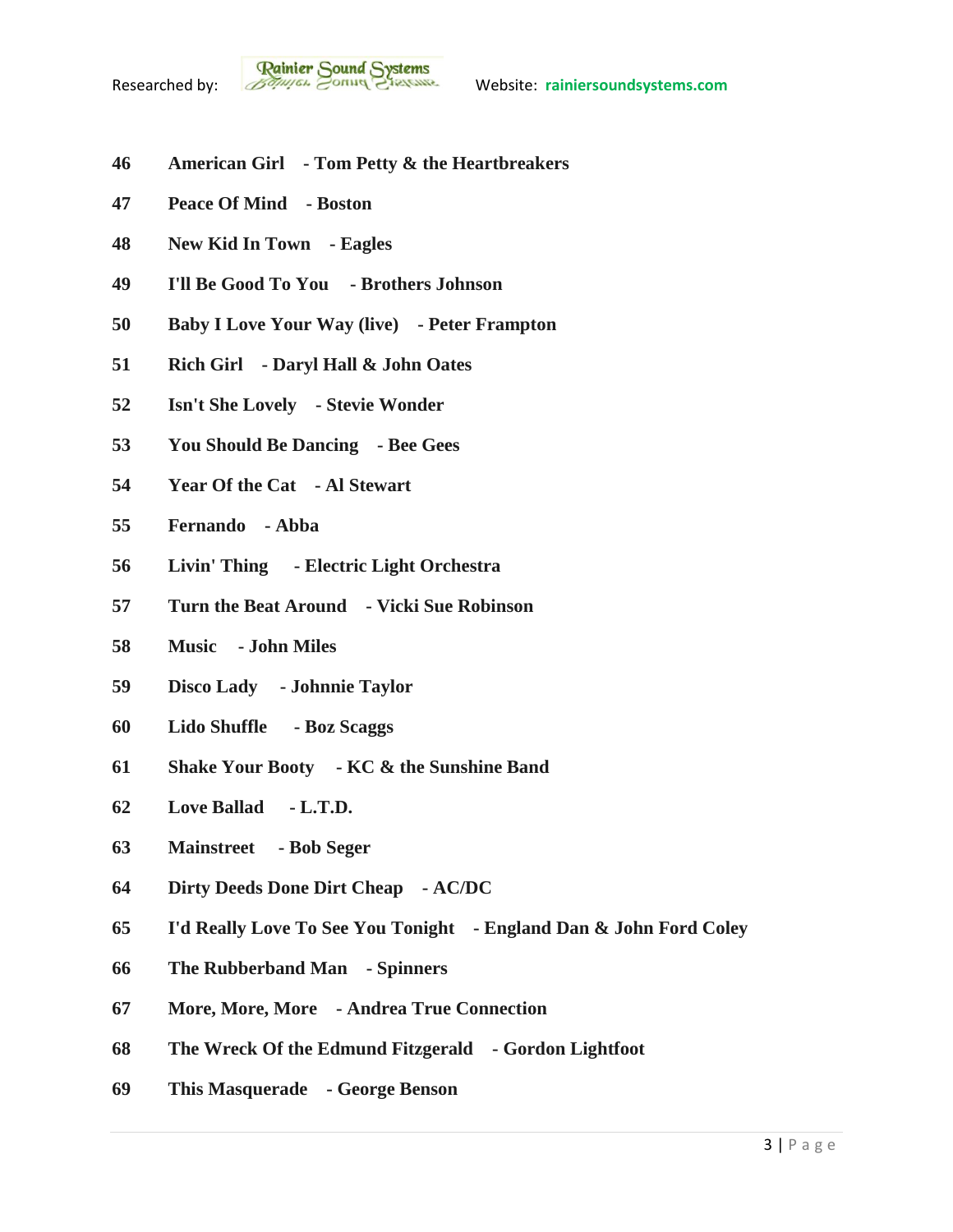- **New Rose - Damned**
- **Detroit Rock City - Kiss**
- **Takin' It To the Streets - Doobie Brothers**
- **Police and Thieves - Junior Murvin**
- **Fool To Cry - Rolling Stones**
- **Young Hearts Run Free - Candi Staton**
- **Couldn't Get It Right - Climax Blues Band**
- **The Things We Do For Love - 10cc**
- **Summer - War**
- **Beth - Kiss**
- **Get Closer - Seals & Crofts**
- **Mississippi - Pussycat**
- **You Are the Woman - Firefall**
- **Something He Can Feel - Aretha Franklin**
- **Rock 'n' Roll Band - Boston**
- **Do Ya - Electric Light Orchestra**
- **You'll Never Find - Lou Rawls**
- **You Make Me Feel Like Dancing - Leo Sayer**
- **The First Cut Is the Deepest - Rod Stewart**
- **Getaway - Earth, Wind & Fire**
- **Smokin' - Boston**
- **Telephone Line - Electric Light Orchestra**
- **You Don't Have To Be a Star - Marilyn McCoo & Billy Davis, Jr.**
- **Let's Stick Together - Bryan Ferry**